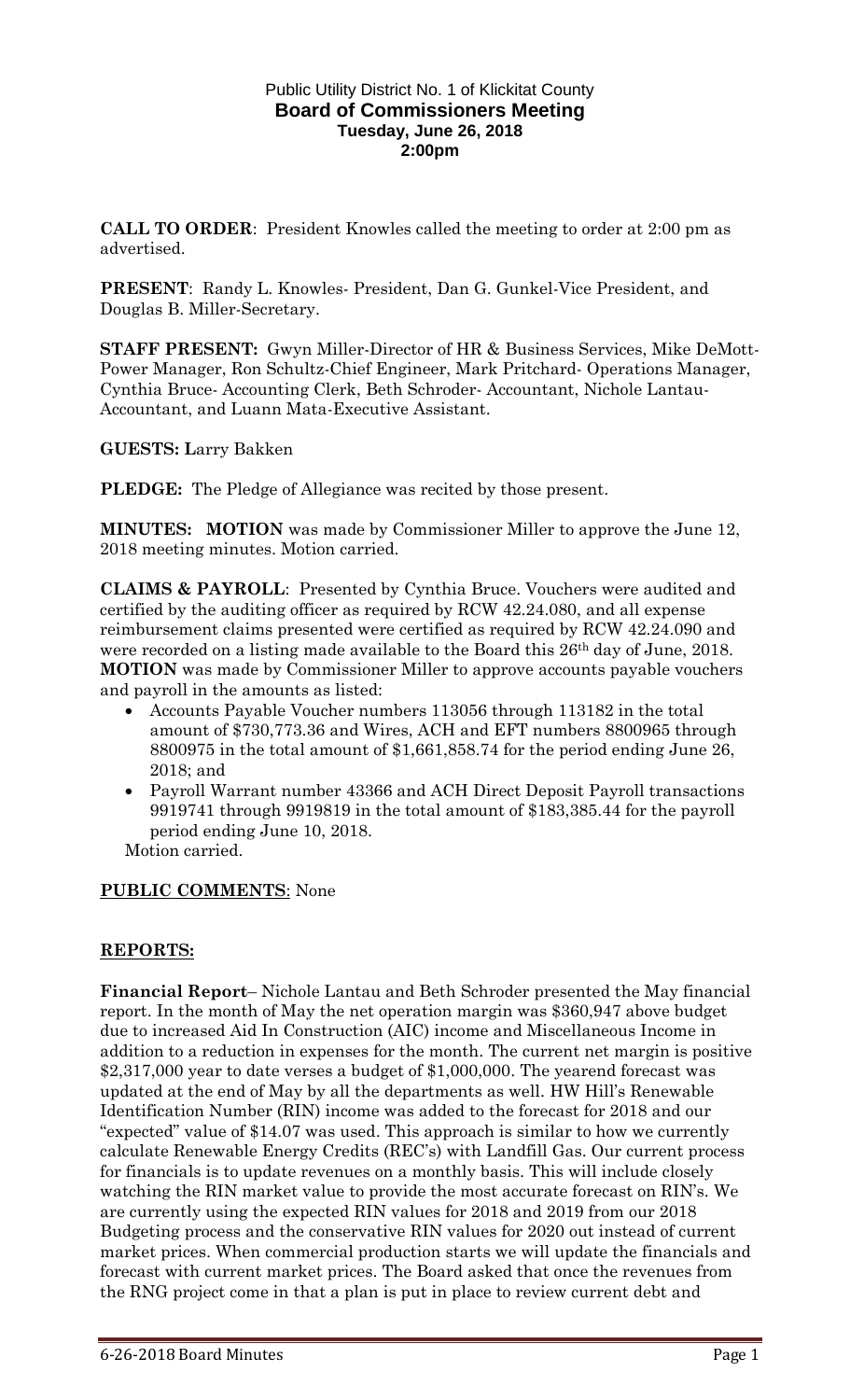propose a long term debt reduction plan. Staff advised this is already underway. The Board anticipates that future budgets should look similar to this year's budget in overall expenses in real dollars. We anticipate possible increases to capital spending that will strategically add back several projects per our long-range plan, which were postponed due to cash flow restrictions over the last 10 years.

**WaterWastewater Report**– Jim Smith presented the water/wastewater report for May. Jim stated Sharon is still working on the inactive water meter accounts. The Lyle well was completed at 640 ft. The well drillers drilled through the Wanapum basalt layer, through the interbed and into the Grand Rhonde basalt layer. The well is producing more water than anticipated, but will cost significantly more than originally budgeted. This well was based upon budget figures from seven years ago and due to instability in the interbed, we had to temporarily line the entire hole to install the permanent liner. The system received a public works trust fund loan to cover a large portion of the well estimate. Sharon is updating the project cost forecast at this time. Jim is considering applying for LFG infrastructure funds to help offset the additional costs.

**Engineering Report**– Ron Schultz presented the Engineering report for May. BPA has multiple outages to complete projects in the next couple of months. They did not finish the Spearfish transmission line upgrades last year, so they will be taking an outage July 28th to finish this project. We will connect the Murdock express breaker and remove old switches during this outage. There will also be an outage affecting the Bald Mountain Substation on August 23-25. BPA's plan is to feed us from PacifiCorp's Hood River substation during this outage. Don Brantner will be on site at Bald Mountain for this project and we will be utilizing Don for construction management of a number of our transmission and substation projects. Mark Ohrstrom of ECI will also be here to complete testing on our Darland Substation transformer. Engineering and Operations have been working through the Capital plan for the next 6-7 years based upon our Long Range Plan and ability to complete the work. Engineering budget forecast reflects additional funding of around \$1,000,000 over the next 4 years for capital projects. Lightning strikes in Glenwood burned up a breaker in the substation. This is the second breaker we have replaced this year due to issues that followed lightening.

The BPA 69kV breaker at their Goldendale Substation has had issues for many years. We have been asking BPA to replace this breaker for years without success. After reviewing the large customer outage we had a few weeks ago with BPA, they conceptually agreed to a temporary fix to the Goldendale BPA Substation. We will take a breaker out of our inventory and install it in their substation for now. They also have many other age related problems with this substation and they said they are willing to pay us to build a replacement substation in EE Clouse if we design and build it. We have proposed this as a solution in the past as well. We will review the proposal and agreements, but their proposal involved us paying for the new substation with BPA refunding this capital investment over a period years with credits on our transmission bill.

We have received a request to interconnecting 40MW of generation to our 115kV transmission line at Sixprong once it's operational. This request has fallen in line with others that reviews of their requests have been pushed out until the end of the year. This requester has also asked for 300MW at the Knight Road Substation as a direct connect to BPA.

We have received confirmation that Sagetech has moved a portion of their operation to the Dallesport School building.

The Staking Engineer in Goldendale has been awarded to Justin Beierle, the Support Position was awarded to Alex Casimiro, and we are still looking for White Salmon Staking Engineer and Engineering Manager Candidates.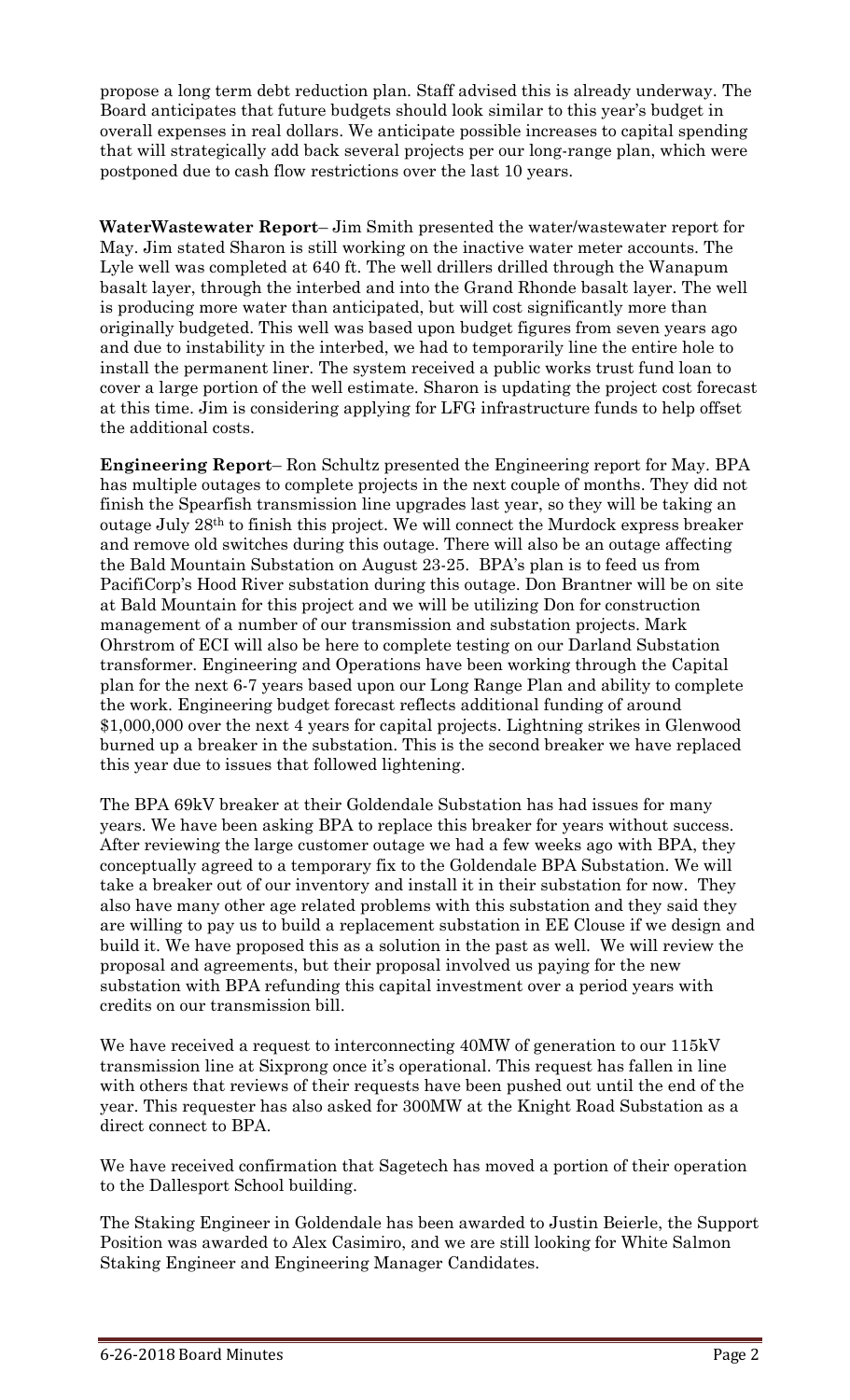**Operations Report** – Mark Pritchard presented the Operations report for May. We are currently at 19,765 outage hours for the year. This time last year we were only at 18,573. The Tree Crew is continuing right of way maintenance on the Satus Express feed. The Goldendale crew is installing wedge taps on Satus Pass. We have a contractor replacing direct bury underground on 21st street. Our White Salmon crew is still working on 6-7 customer jobs per week and maintenance in-between customer work. The Construction crew is finishing the Northtown underground feed behind NW 2nd Street. Once complete they will work on the under-build in this same area. Asplundh is still working on the west end of the county. They are almost complete with Flat top and are working on the Glenwood transmission. Roger has great things to say about Asplundh. Commissioner Knowles asked that we send a note of appreciation to them for working on issues with us over the past year. TK Contractors have been testing poles on Dot Road.

**COMMISSIONER DAN GUNKEL –** Commissioner Gunkel did not have a report at this time.

**COMMISSIONER DOUGLAS MILLER -** Commissioner Miller did not have a report at this time.

**COMMISSIONER RANDY KNOWLES** – Commissioner Knowles did not have a report at this time.

**GENERAL MANAGER –** The complete report can be found at: [htp://www.klickitatpud.com/topicalMenu/commissioners/GM\\_Reports.aspx](http://www.klickitatpud.com/topicalMenu/commissioners/GM_Reports.aspx) In addition to the written report, Ms. Miller presented the following information:

- 1. Capital Request- Republic has agreed to us installing the trim flare and we have made a proposal to them to upgrade their blower at the landfill site. This upgrade should increase the capacity of the RNG facility being constructed, and allow for better well field optimization. Jim asked the Board to change the capital work plan to move \$300,000 from the spill containment item in the LFG capital budget to the trim flare budget, making that a total of \$800,000. Jim pointed out that the spill containment will still happen in future years, so it is not a budget cut it is a deferral, but the potential benefits from the blower upgrade outweigh the risk and cost of a spill in the next couple of years.
- 2. Strategic Plan Workshop- We have tentatively scheduled a strategic plan workshop for Wednesday November 14th. This would be a half-day review and update of our plan and Therese Hampton has agreed to facilitate the session for us again.
- 3. Water Accounts- Staff has a general question regarding philosophy of billing error recovery. The current policy dictates that if we find errors in the customer favor we credit and errors back from the date the error occurred. If the error is in the District's favor, we only collect back 3 years. As we have had significant issues only on the electric system, we have not seen how long standing issue could affect our smaller water or wastewater systems. The question comes from a discrepancy that was found that affects a water system. Staff is still researching this specific issue, and we do not yet know if this is a billing error, a previous policy interpretation or an agreement with the landlord. If it is a billing error and we go back to at least the point where we separated the meter for this property it could be as substantial as \$40,000. That is not a significant impact to the electric system, but it would almost completely wipe out reserves for the water system. It is staffs goal to complete the evaluations before making any changes to policy, but we ask so we know what the board's feeling is towards the payback period. The board wants the policies to be fair and equitable, but asked that staff bring back policy suggestions that are in line with state law, but limit how far back we go in crediting errors and ensure that any credits are applied to active accounts, not those that are no longer active. Staff will review recommendations at a later meeting.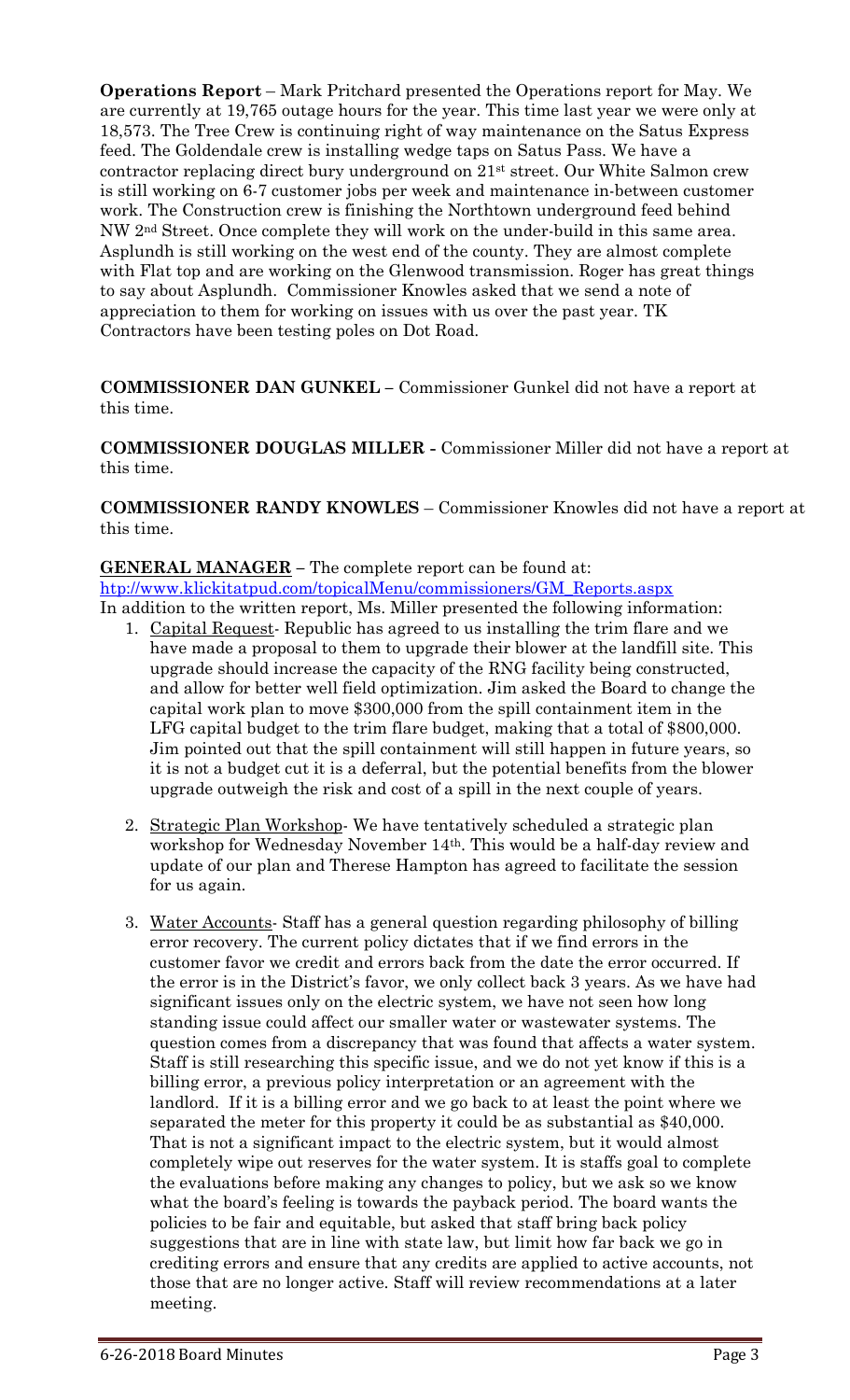- 4. Dallesport Water Association- Staff attended a meeting with a board member from the Association. At this time they were asking if we would be willing to have our qualified operators sign the required compliance certifications while they find a system operator. We told him that we are willing to consider taking over operations of the system on a long term basis and that might be in the best long term interest of the system, but we cannot sign documents for a system that we do not have any control over or knowledge about. That board member made it clear he was not interested in the District operating their system at this time. I would not be surprised if this issue does not come around again.
- 5. Risk Management Committee- Now that we are no longer a BPA load following customer, we are starting to transition the Risk Management Committee from primarily a load related risk group to more of an enterprise risk management approach. This team plans to continue to meet quarterly.
- 6. NISC- Representatives from NISC are on site this week reviewing our customer service and billing migration. The Customer Care and Billing section is scheduled for a December implementation. Our schedule for converting the Accounting system is the end of January. We will be launching a significant customer communications campaign prior to the transition. We will also be requiring our customers to sign up for the new online customer services as credit card and bank account information cannot be transferred due to security rules. We may even make a computer terminal and an employee available to assist customers with the sign up process in the office. The board requested a demonstration at some point in the near future as well as suggested that we consider creating a YouTube "how to" video that customers could be instructed towards.
- 7. Electronic Board Packets- Chris is purchasing Surface Pros for the board that includes the required communications ability. To start with, the electronic packets will be in a PDF format and we will adjust if improvements are necessary. Board packets will be distributed by email and all Senior staff will receive those electronic packets as well. The tablets will have a cellular/Wi-Fi connection plan associated with them to allow for connections wherever there is cell phone service. We should be putting the electronic packets into effect within the next month or so.
- 8. Healthcare- The pool has received a large number of claims this year. In past years we have had claims higher than the pool, but this year the claims are coming from the pool. The District and PURMs will be evaluating this throughout the year. It could affect premiums.
- 9. Staffing Report- Groundman interviews will be completed this week. Customer service has been left with two vacancies, a meter reader and customer service representative position, due to internal movement. The Line Superintendent, Information Technology System Technician, White Salmon Staking Engineer, and Engineering Manager positions are posted on our website. There are five college students hired for the summer. They are working with the Tree crew, Water/WW, Warehouse, and two in the office.

# **AGENDA ITEMS:**

A. **RENEWABLE NATURAL GAS (RNG) Update:** Mike DeMott and Jim Smith presented the project update for RNG which included report provided by McMillen Jacobs and Associates on project schedule. Additional focus is being placed on preparing the facility and staff for successful commissioning upon completion of construction phase of the project. Kevin and the operators are in Alabama and Texas this week for RNG facility training at sites that use the same technologies as we are implementing. The project schedule is being reviewed in detail with the project team to ensure maximum efficiency of activities as we near